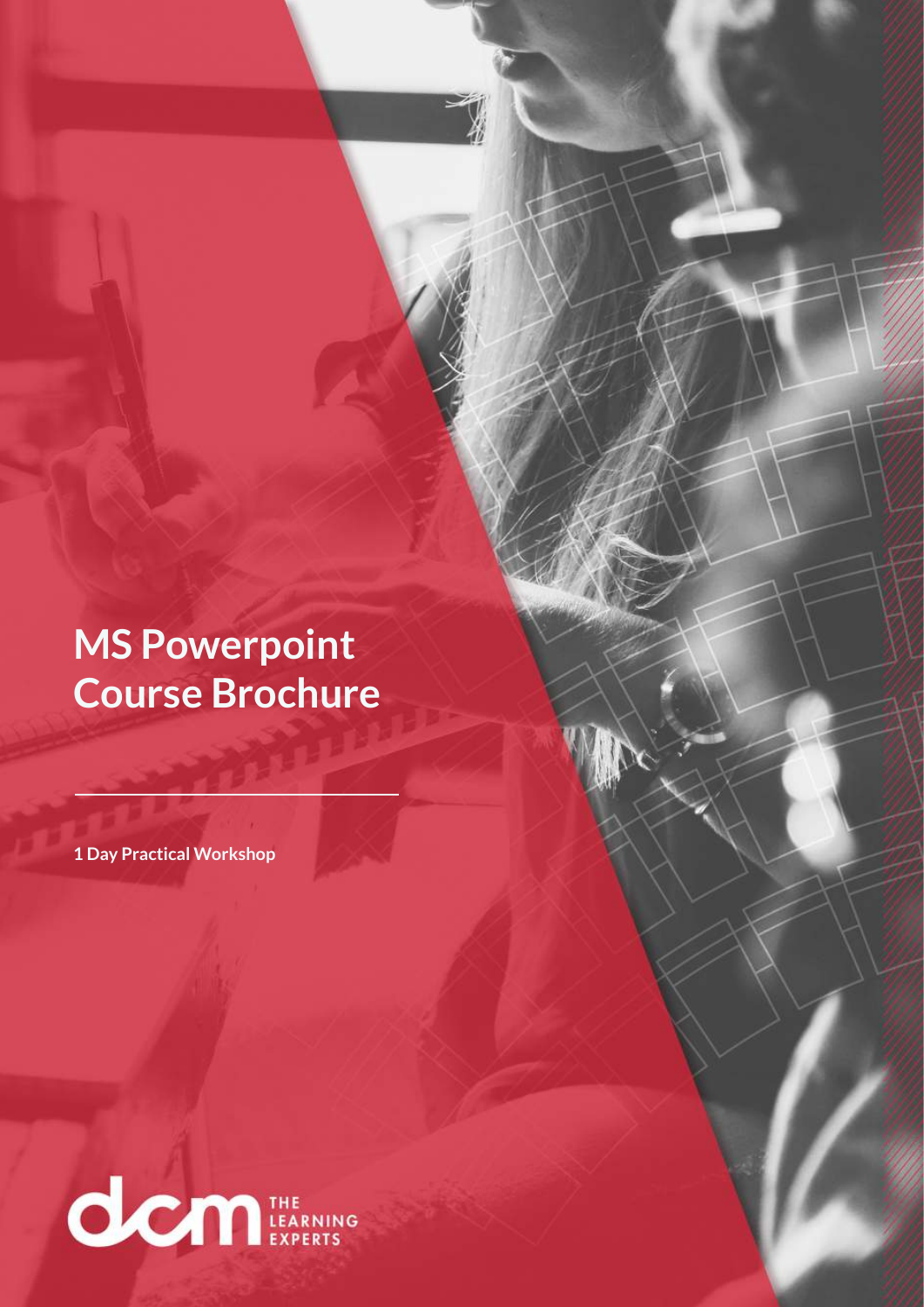# Contents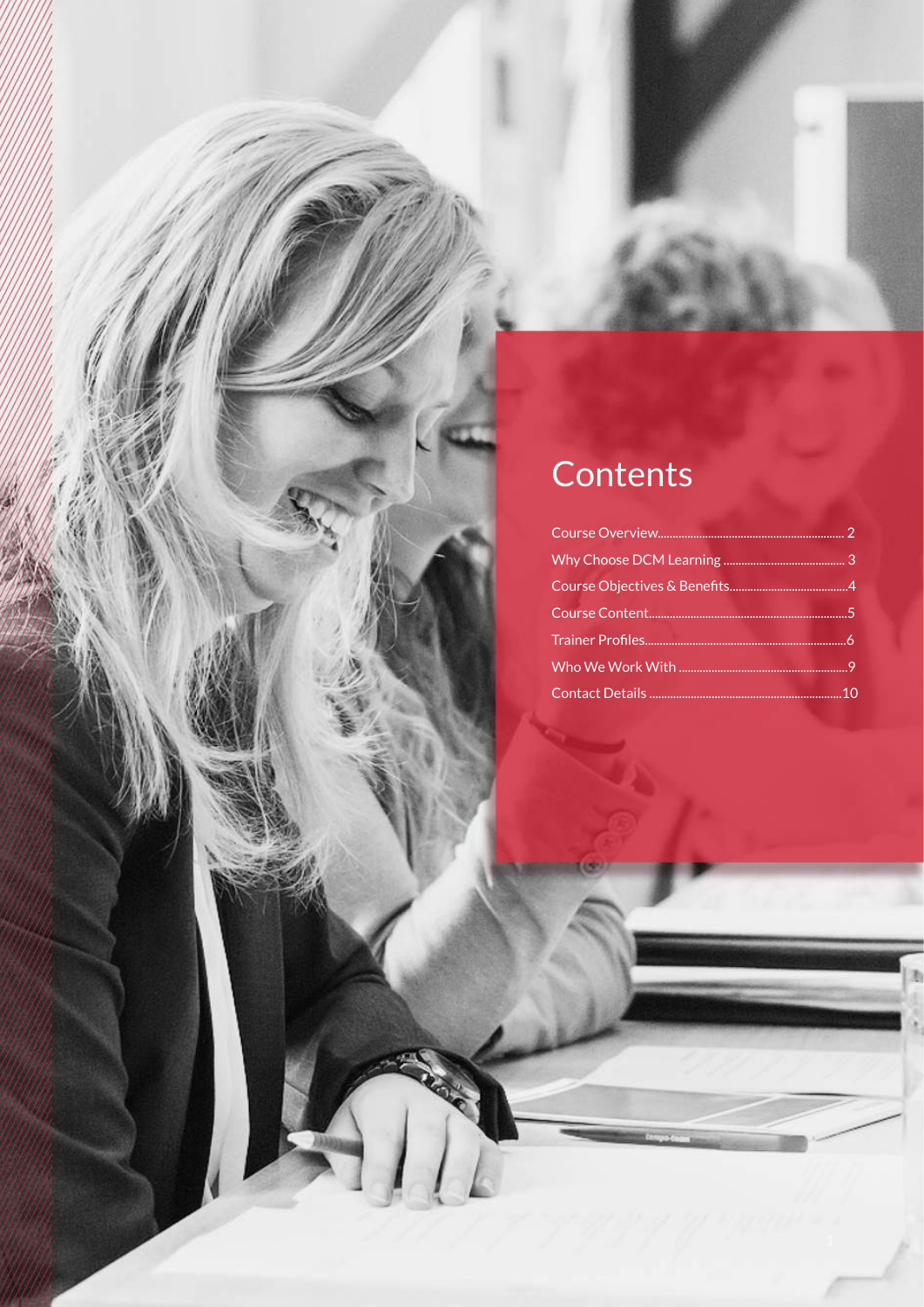

**Our MS Powerpoint course has been designed to give you an insight into MS PowerPoint and will allow you to use key features, graphics and slides to improve the impact and effectiveness of your presentations.**

The one day **MS Powerpoint** course will provide learners with an understanding of PowerPoint and how to use its features **to enhance their presentations**. The course also focuses on understanding the audience you are presenting to and how you can **prepare the right content for them and keep them engaged throughout**.

This course is **very practical and interactive**. Exercises and case studies will be used throughout to allow learners to self-assess their current skills and identify areas of improvement. Each learner will also be invited **to present to the group on a topic of their choice**.

Our aim is that each learner leaves the course with a list of **key points to take away and work on back on the job**.

Our Microsoft Powerpoint courses have been **designed to be in line with the Microsoft Certified Professional courses** and our trainers are Microsoft Certified Instructors.

*"Everyone thought Andrew was great and the course really developed their skills as internal trainers."*

**Dearbhla Casey, HR Manager, Irish Country Meats**





**Aoife O'Rourke, Key Account Manager, Tool & Plastic**

*in contact in the future."*



*"We are all very happy with the training "Great exercises, very relaxed and great carried out last week & will definitely be models to explain, learning process and delivery of the information."*

> **Jonathan Latimer, Fleet Training Instructor, City Jet**

**CITYJET** 

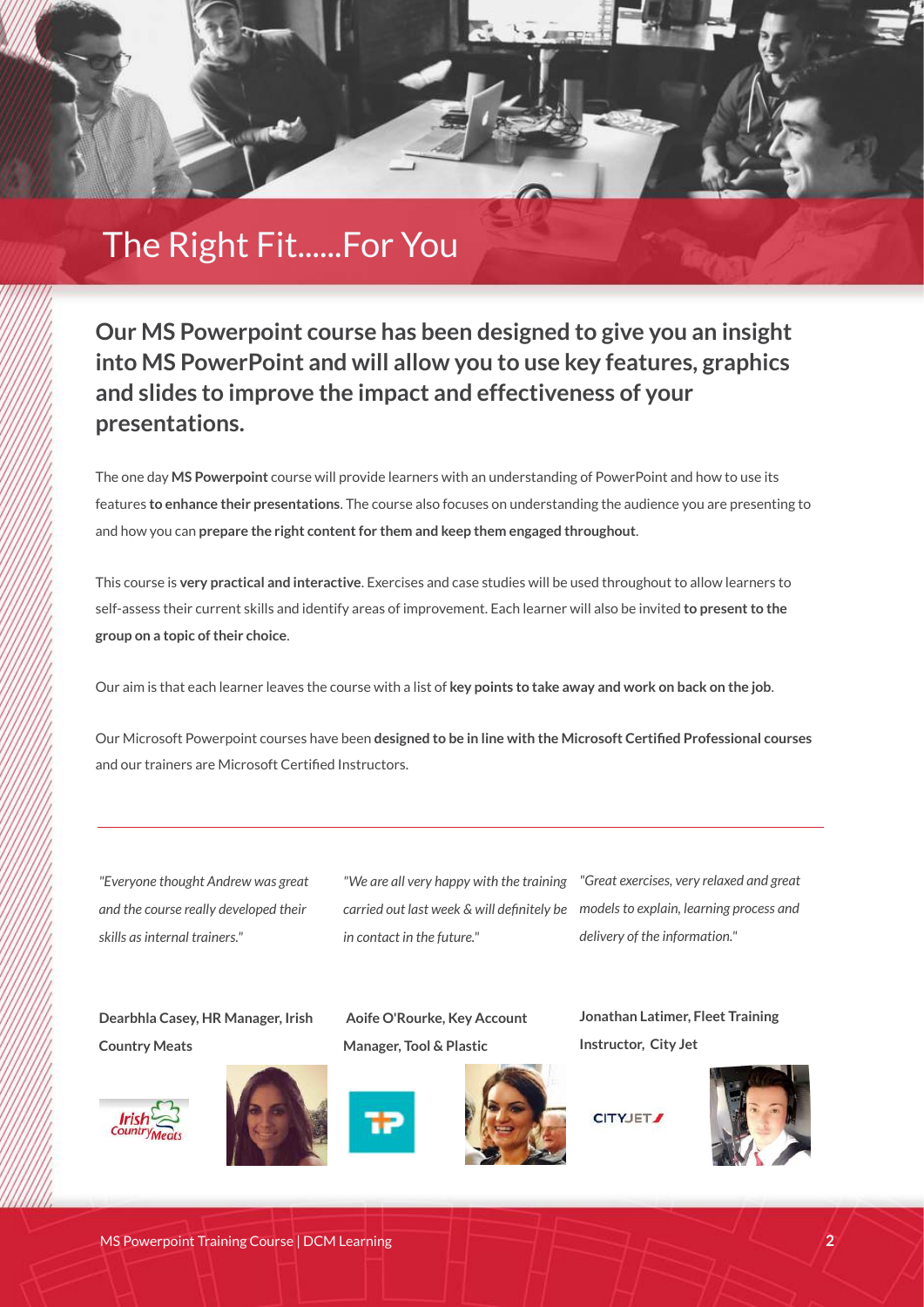

# Why Choose Our MS Powerpoint Course

DCM Learning's Microsoft Powerpoint course has been designed to provide learners with an understanding of PowerPoint and how to use its features to enhance their presentations. The course also focuses on understanding the audience you are presenting to and keep them engaged throughout.

#### **Specific reasons to choose this course:**



**Experienced:** We have trained over 253 individuals successfully in Microsoft Powerpoint over the last two years.



**Support:** 15 full-time training consultants plus support staff (21 in total). We are large enough to be well resourced but small enough to care.



**Excellent Trainers:** Our trainers combine professional training know-how with relevant experience in their chosen training field.



**Quality Assured Training:** Make sure you Safeguard Your Training Investment. DCM offer courses accredited by national and international certification bodies, including QQI, PMI, IASSC, and Scrum.org.

### **You're in Good Company**

We have delivered our Microsoft Powerpoint programme to the biggest brands in Ireland including Google, Intel, Central Bank of Ireland, ESB, Football Association of Ireland and Abbott so you can have confidence in our ability to deliver the results you want to achieve.

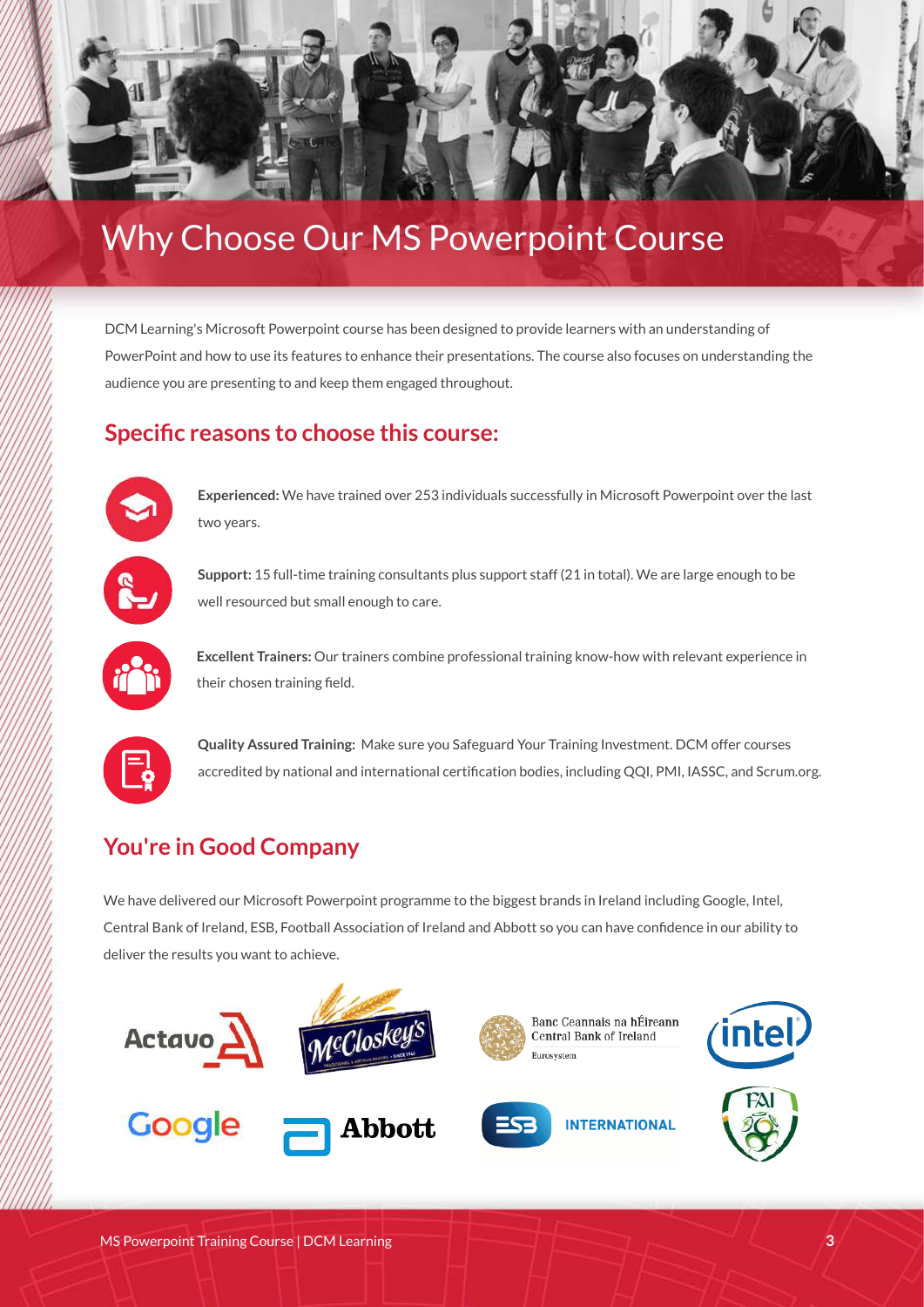## MS Powerpoint Course Outline

#### **COURSE OVERVIEW**

**Click to add content...** 

This one day course has been designed to give learners an understanding of the key features of PowerPoint and how to use them to prepare for and deliver effective presentations remotely and face-to-face.

RE HOUR

This course is very practical and interactive. Exercises and case studies will be used throughout to allow learners to selfassess their current skills and identify areas of improvement.

#### **LEARNING OUTCOMES**

By the end of the course each leaner will be able to:

- Navigate the PowerPoint toolbar/ribbon
- Understand when to use different slides
- Insert and resize text, charts and graphics
- Use sound and video to enhance the presentation
- Create powerful presentations using PowerPoint
- Confidently run a PowerPoint slide show while delivering presentations
- Identify key areas they need to work on to improve their presentations

Below you will find a proposed course outline detailing all the topics covered on the training programme.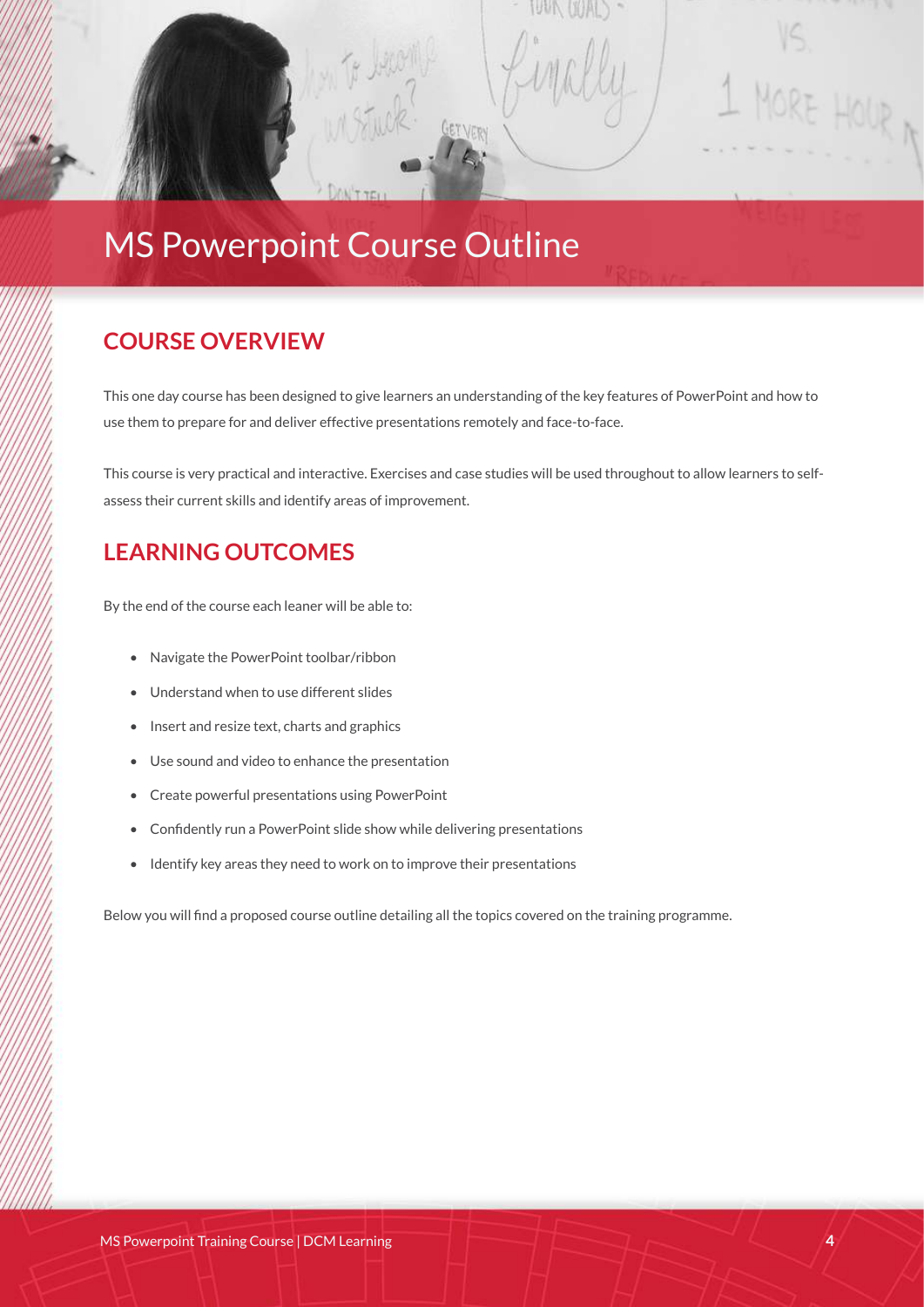

# Course Content

#### **TOPIC 1: AN INTRODUCTION**

- Exploring the PowerPoint environment
- Working in different presentation views
- Opening, Closing, Printing and Saving presentations
- Various slide layouts
- Using Help features

#### **TOPIC 2: CREATING YOUR PRESENTATION**

- PowerPoint Templates
- Using Themes and Backgrounds
- Working with text boxes and shapes
- **Formatting**
- Arranging Slides
- Slide Transitions

#### **TOPIC 3: DIAGRAMS, CHARTS AND TABLES**

- Inserting and Editing Charts
- Inserting and Editing Tables
- Inserting and formatting Smart Art
- Advanced Animation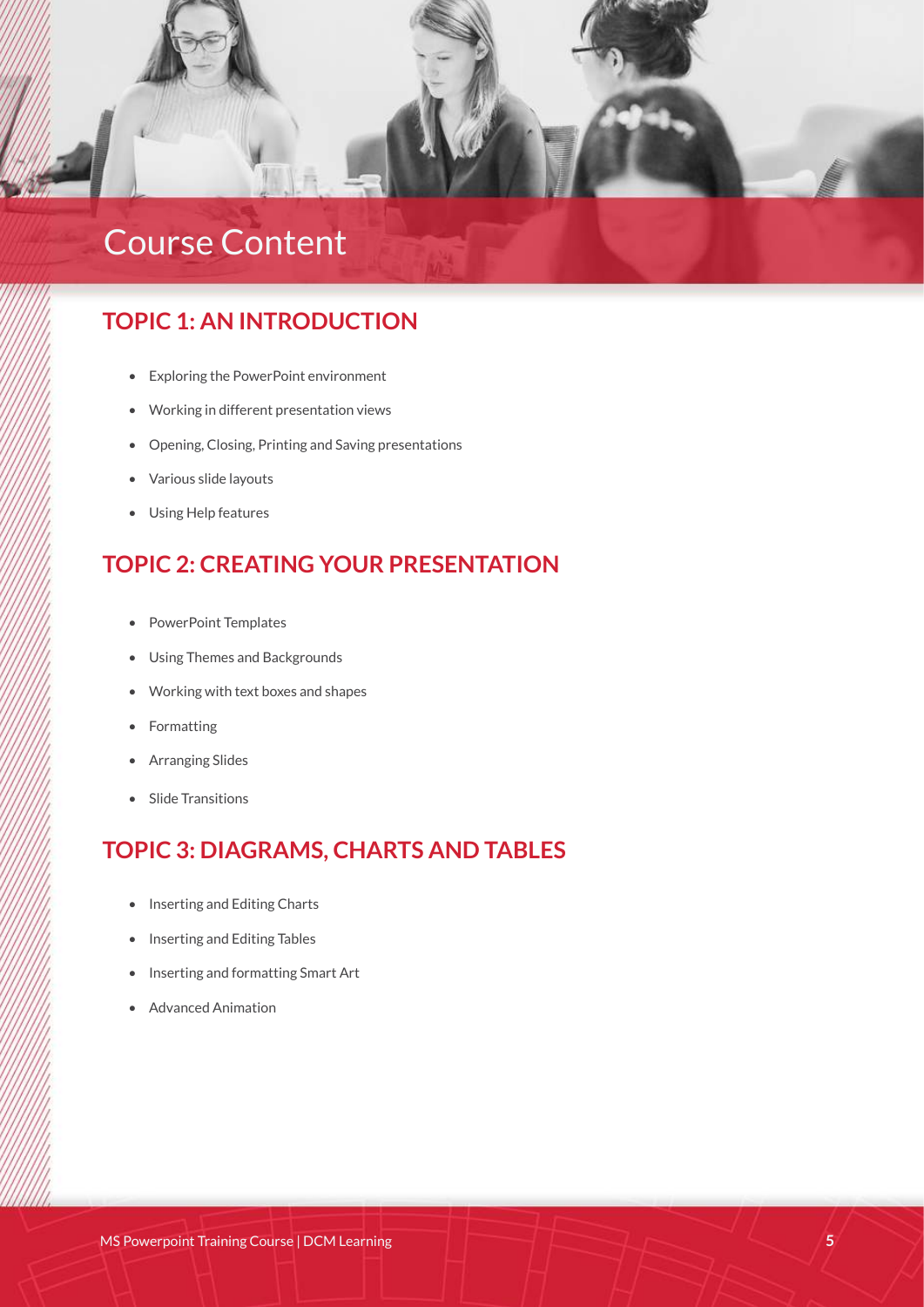

# Course Content

#### **TOPIC 4: USING YOUR PRESENTATION**

- Normal View/Slide Sorter View/Notes Page View
- Running and navigating your slideshow
- Printing your presentation
- Emailing your Presentation

### **TOPIC 5: PRACTICE SESSION**

• Each learner will be invited to take part in a short practice session with individual feed back given by our trainer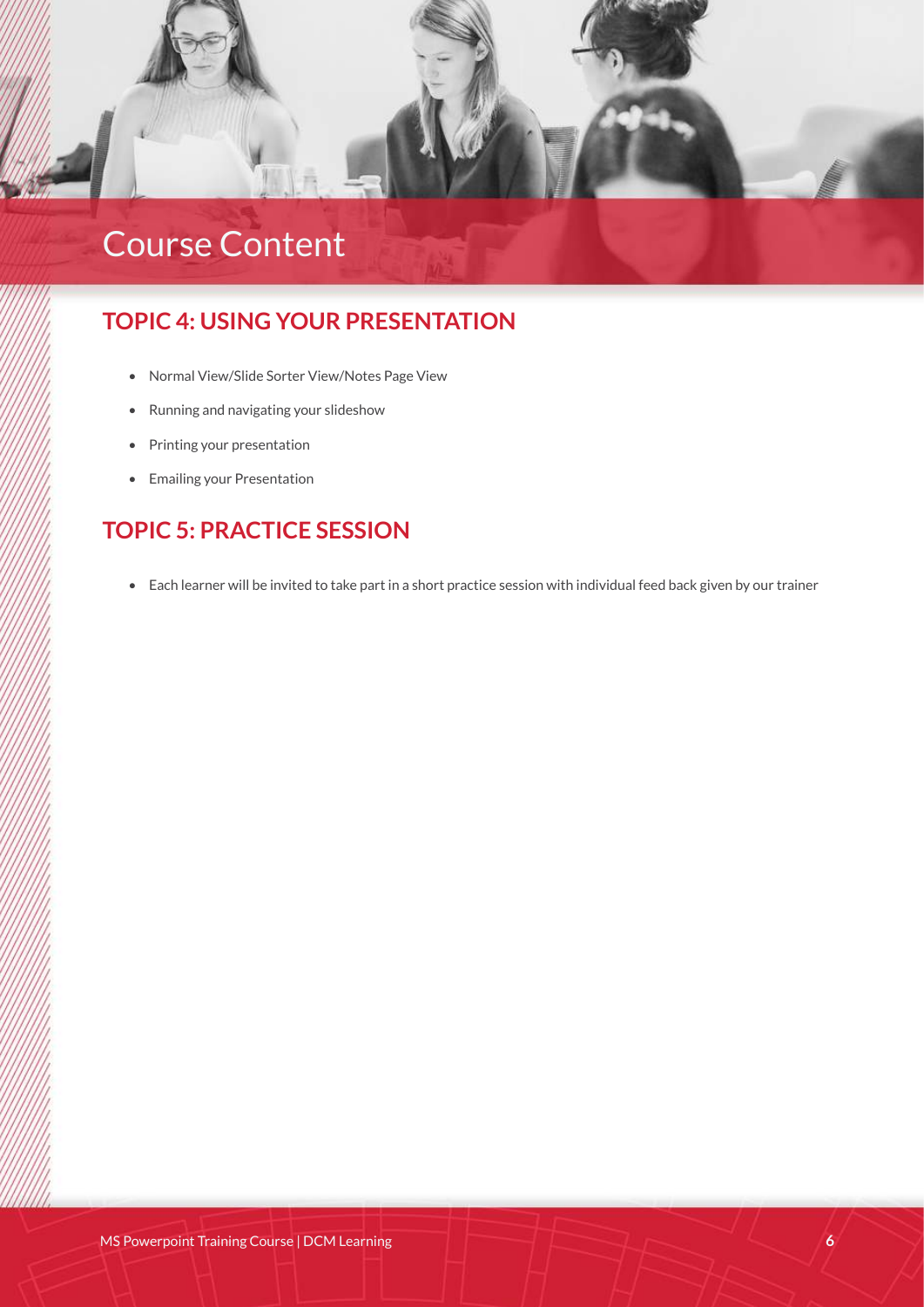

### **Padraig O'Connor Training Associate**

Padraig is a highly experienced, knowledgeable, and highly accomplished training and coaching Professional. He has previously worked in the Telecommunications and Software Development Sectors fulfilling Senior Technical, Project Management and Line Management Roles in large multinational companies.

Padraig's training delivery approach is highly engaging and structured yet dynamic; affording the participant an opportunity to learn at every possible juncture that accumulates into a top-class learning experience.

Padraig's areas of expertise include MS Excel at Introductory, Intermediate and Advanced, MS PowerPoint, Excel Financial Modelling, Prezi and Technical Writing.

Some of Padraig's qualifications and affiliations include:

- B. Eng (Hons) In Electronic Engineering (DCU)
- Dip in Business, Executive and Personal Coaching
- Advanced ECDL Expert
- Certified Scrum Master
- Holds memberships of Engineers Ireland, The British Psychological Society, Association for Coaching, The Teaching Council and The Scrum Alliance

*"The feedback from the training on Monday was very good. Everyone thought Padraig was excellent and explained everything really well."*

**Niamh Phelan, HR Business Partner, Lionbridge**

#### Lionbridge

**7**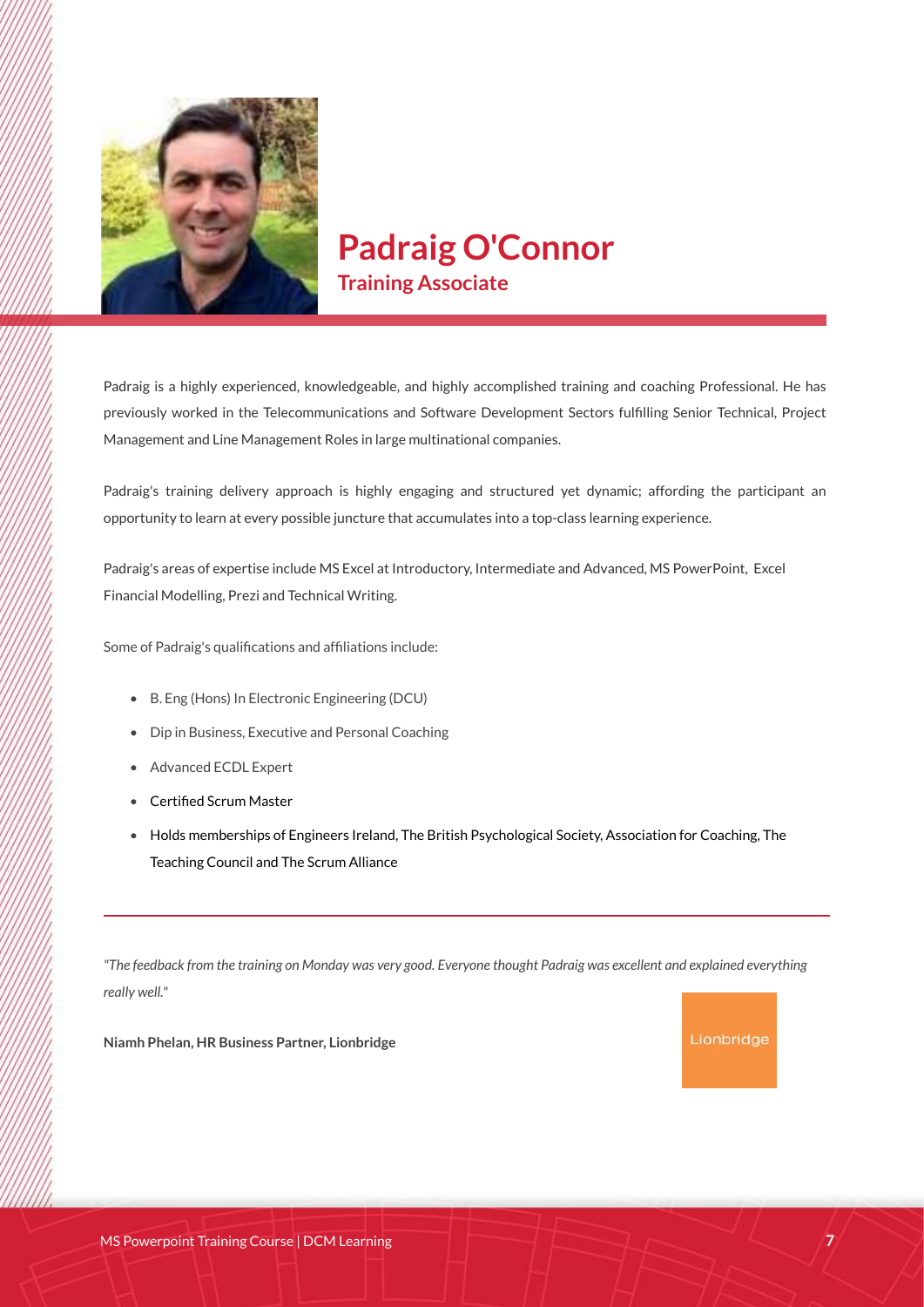

### **Joe O'Connor Training Associate**

Joe has extensive experience at a senior management level in Ireland and internationally. He has worked in training and development for over 15 years, helping people and organisations of all sizes and sectors achieve their goals.

Joe is an accomplished training consultant with a thoughtful and thought-provoking approach, yet he is entertaining and engaging. He has managed projects in Ireland and the UK and has developed and delivered process and management training.

He is an acknowledged expert in Project Management, Microsoft Project, Microsoft Visio and Microsoft Office.

Some of Joe's qualifications and affiliations include:

- Project Management Professional (PMP)®
- APM Certified PRINCE2 Foundation (UK)
- Microsoft Certified Project Master Instructor
- Microsoft Certified Office Specialist Master Instructor

*"Thanks Belinda, Joe was excellent and the team all enjoyed the training, it went really well."*

**Deirdre Flood, HR Manager, Amphenol TCS**

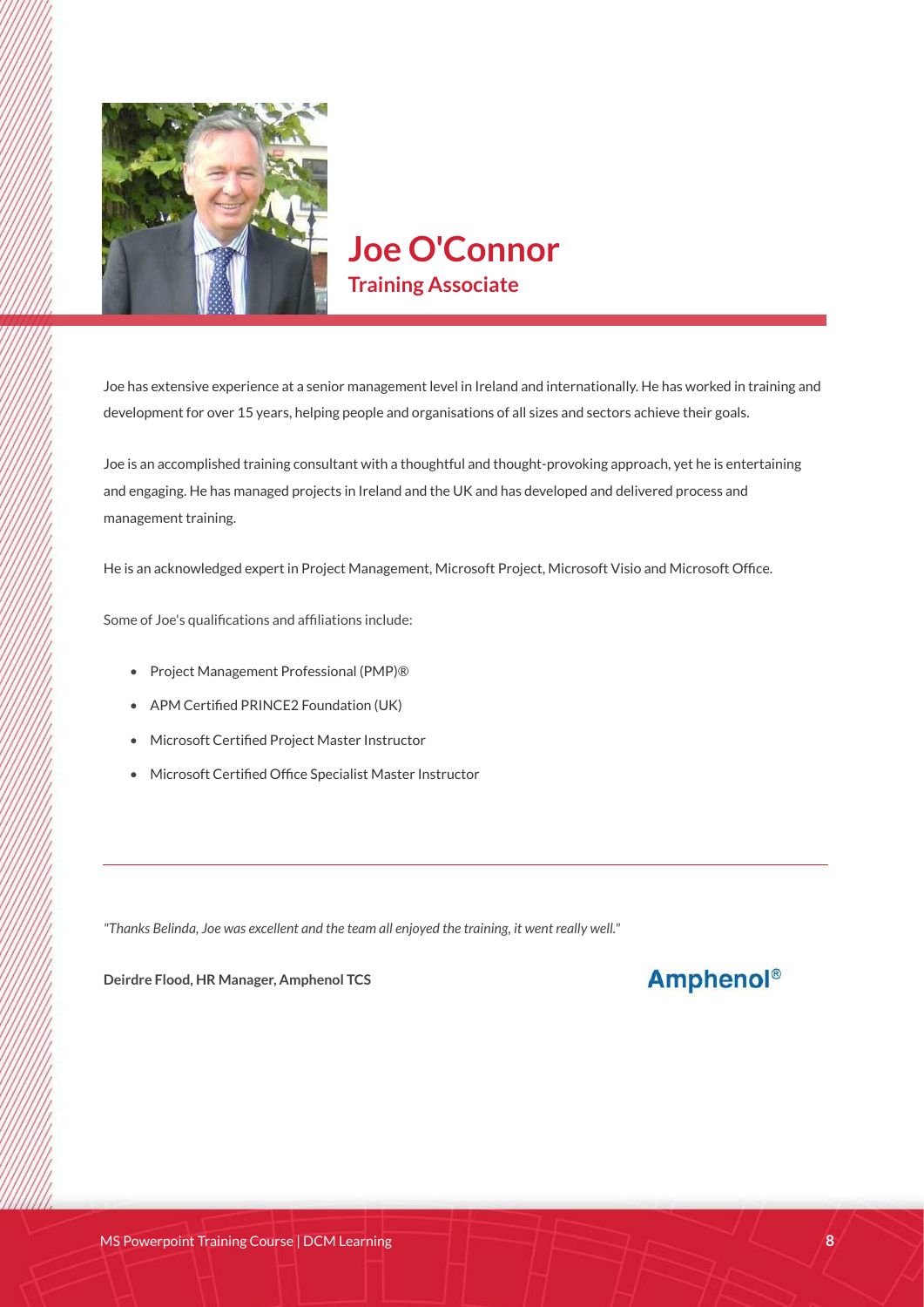

## Inhouse Training, One Size Doesn't Fit All.

#### **Does your team need Powerpoint training? DCM Learning has a full range of training courses and qualifications available for your team and company, in-house or off-site.**

Based on your requirements, we will develop a custom-made training programme and deliver it specifically for your employees in a chosen location - giving them the exact skills and knowledge they need whilst saving on venue hire, travel, time and associated expenses.

Each daily session will be delivered onsite at a location of your choosing over a 7-hour period. We are flexible on group size, but for group sessions we would recommend a maximum of 15 people to allow for the more interactive elements of the course.

Below is an overview of our Inhouse Training Delivery and Costs:

| <b>Details</b>                | 1 Day Training           | 2 to 5 Days Training      | 6+ Days Training          |
|-------------------------------|--------------------------|---------------------------|---------------------------|
| Cost                          | €1,095 per day           | €995 per day              | €895 per day              |
| <b>Materials</b>              | Included                 | Included                  | Included                  |
| <b>Travel Expenses</b>        | Included                 | Included                  | Included                  |
| <b>Areas Covered</b>          | All Counties             | All Counties              | All Counties              |
| Customisation                 | <b>Course Customised</b> | Course Customised         | Course Customised         |
| Survey                        | Pre & Post Course Survey | Pre & Post Course Survey  | Pre & Post Course Survey  |
| <b>Account Management</b>     |                          | Dedicated Account Manager | Dedicated Account Manager |
| <b>Free Public Course</b>     |                          | 1 Free Place              | 3 Free Places             |
| <b>Public Course Discount</b> |                          | 15%                       | 25%                       |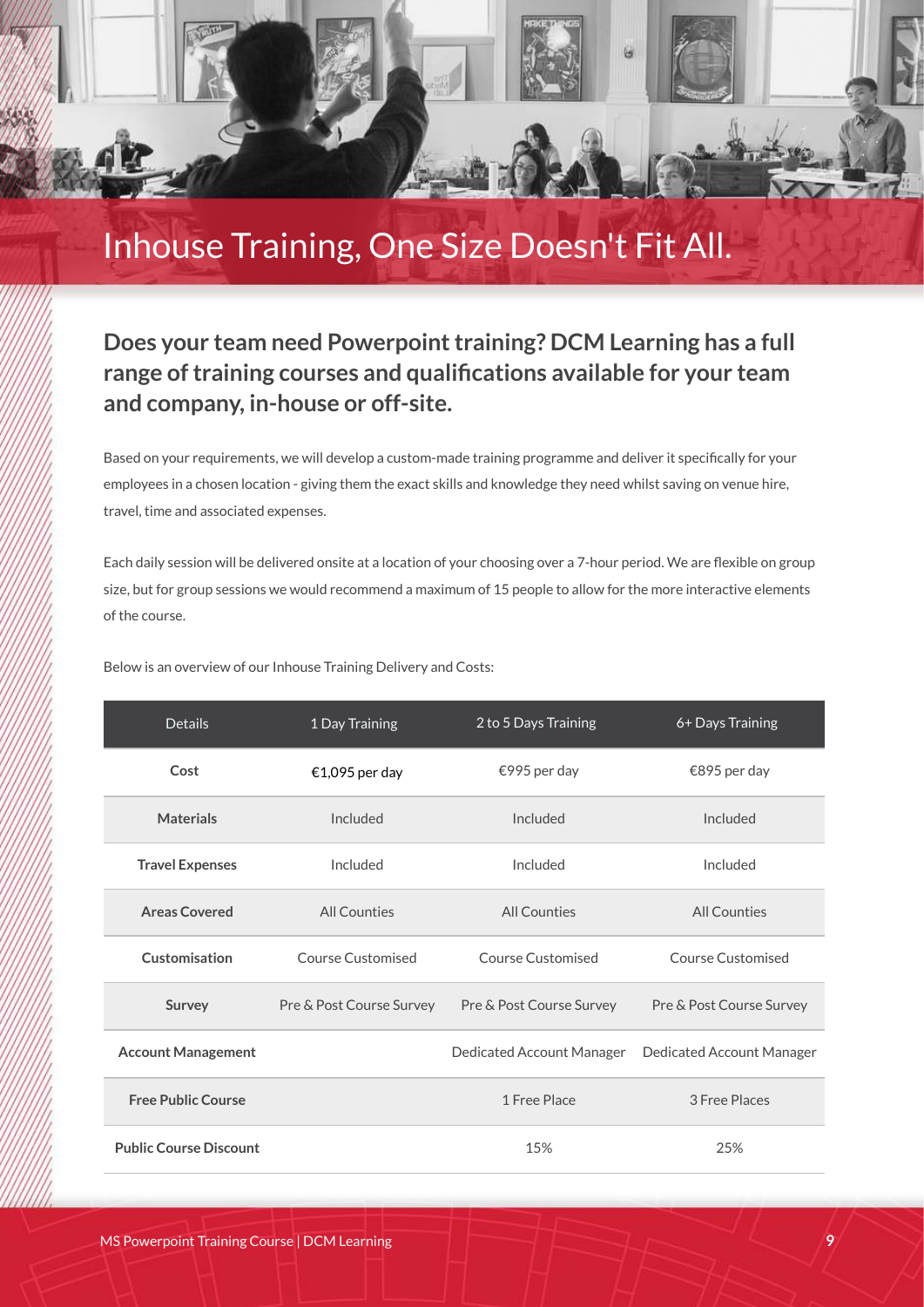# Who We Work With

We train organisations of all shapes and sizes, from small businesses up to global enterprises. But we never forget that every individual matters, and we make sure that every learner gets what they need to reach their potential.